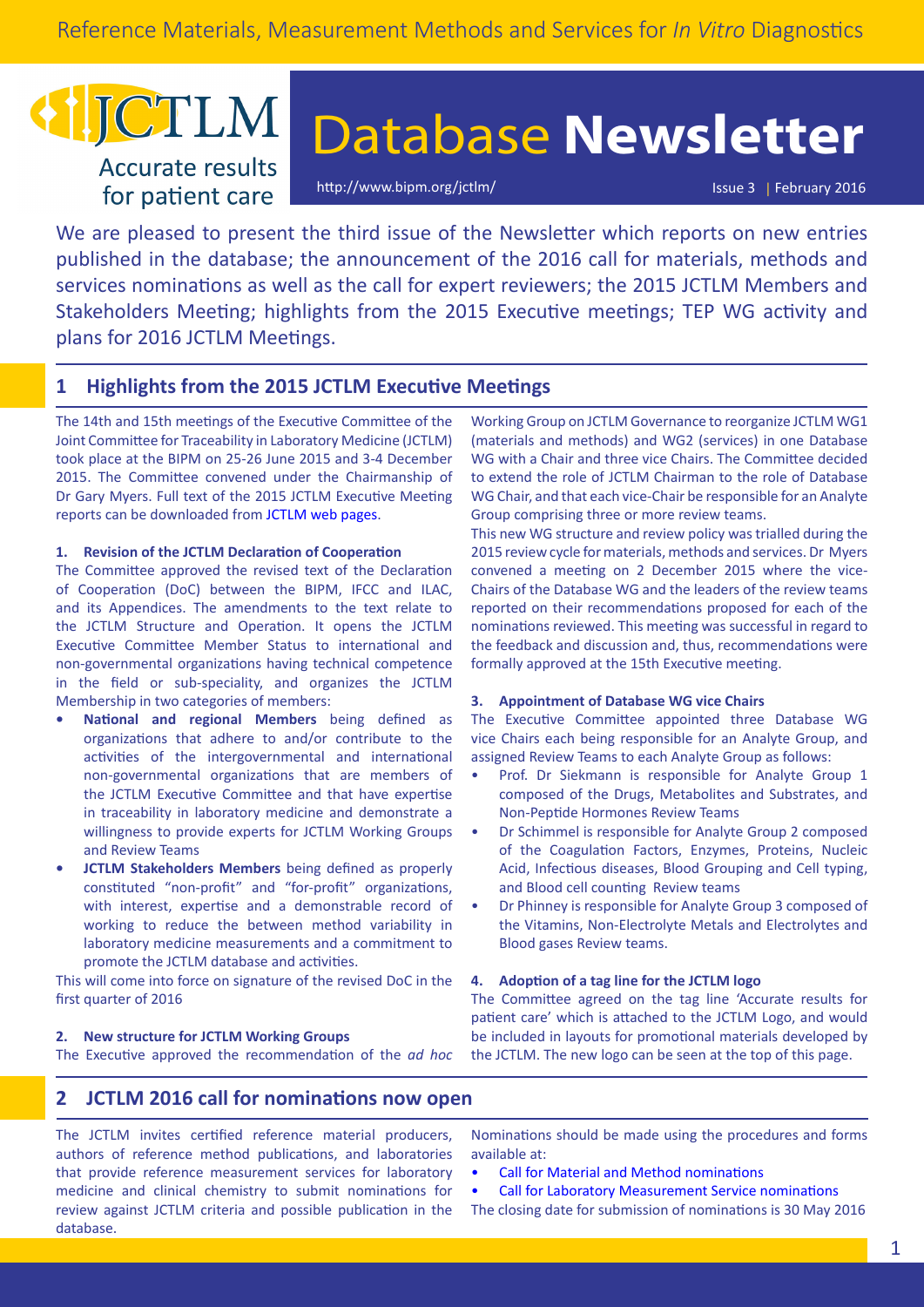## **3 New entries in the JCTLM database**

The JCTLM nomination and review process completed in 2015 has resulted in 13 new entries in the JCTLM Database for available higher-order certified reference materials, as well as 3 new published reference measurement methods, and 18 new measurement services delivered by reference laboratories.

The new entries are listed below. Full information on the reference materials and their producers, methods, measurement services and reference laboratories can be found by searching the database at:

**<http://www.bipm.org/jctlm/>**

| <b>Analyte Category</b>                                                                                                                      | Analyte*                                                                       | <b>Material / Matrix</b>                                                               |  |
|----------------------------------------------------------------------------------------------------------------------------------------------|--------------------------------------------------------------------------------|----------------------------------------------------------------------------------------|--|
| <b>Drugs</b>                                                                                                                                 | <b>Sirolimus</b>                                                               | High-purity material                                                                   |  |
| Metabolites & Substrates                                                                                                                     | Glucose<br><b>Fructose</b><br>Galactose<br>Lactose<br>Xylose<br><b>Sucrose</b> | High-purity materials                                                                  |  |
| anti-myeloperoxidase immunoglobulin G<br>Proteins<br>beta 2-microglobulin<br>C-reactive protein<br>albumin<br>C-peptide, and total C-peptide |                                                                                | Human serum<br>Human serum<br>Aqueous solution<br>Aqueous solution<br>Phosphate buffer |  |

### **New entries for available Certified Reference Materials**

\*Complete information for each Certified reference Material entry can be retrieved by clicking on the Analyte name.

| <b>New entries for Reference Measurement Methods</b> |
|------------------------------------------------------|
|                                                      |

| <b>Analyte Category</b> | Reference Measurement Method (JCTLM Identification Number)                                                                                                                                                                          |  |
|-------------------------|-------------------------------------------------------------------------------------------------------------------------------------------------------------------------------------------------------------------------------------|--|
| Proteins                | 2D- UPLC-tandem mass spectrometric method for analysis of amyloid beta 1-42 in human<br>CSF (JCTLM C12RMP1)<br>Korecka M et al., J. Alzheimer's Dis., 2014, 41(2), 441                                                              |  |
| <b>Vitamins</b>         | CDC reference measurement procedure for serum 25-hydroxyvitamin D metabolites (JCTLM<br>C12RMP2 (for 25- hydroxyvitamin D3) and C12RMP3 (for 25-hydroxyvitamin D2).<br>Mineva E M et al., Anal. Bioanal. Chem., 2015, 407(19), 5615 |  |

Complete information for each method entry can be retrieved by clicking on the JCTLM identification number.

#### **New entries for Reference Measurement Laboratory Services**

| <b>Analyte Category</b>  | Analyte                                                                                                                                                                  | <b>Location of Laboratory</b> |
|--------------------------|--------------------------------------------------------------------------------------------------------------------------------------------------------------------------|-------------------------------|
| Enzymes                  | Alanine aminotransferase<br>Alkaline phosphatase<br>Alpha-amylase<br>Aspartate aminotransferase<br>Creatine kinase<br>Gamma-glutamyltransferase<br>Lactate dehydrogenase | China                         |
| Metabolites & Substrates | Glucose, Urea, Total bilirubin, Uric acid,<br>Creatinine, Total cholesterol                                                                                              | China                         |
| Non Peptide Hormones     | Progesterone                                                                                                                                                             | China                         |
| HbA1c<br>Proteins        |                                                                                                                                                                          | China                         |

Complete information for each entry can be retrieved from the [Analyte keyword search results](http://www.bipm.org/jctlm/) for the reference measurement services, e.g. Contact for Reference Laboratory, Scope of the service offered and a link to the results for the inter-laboratory comparison.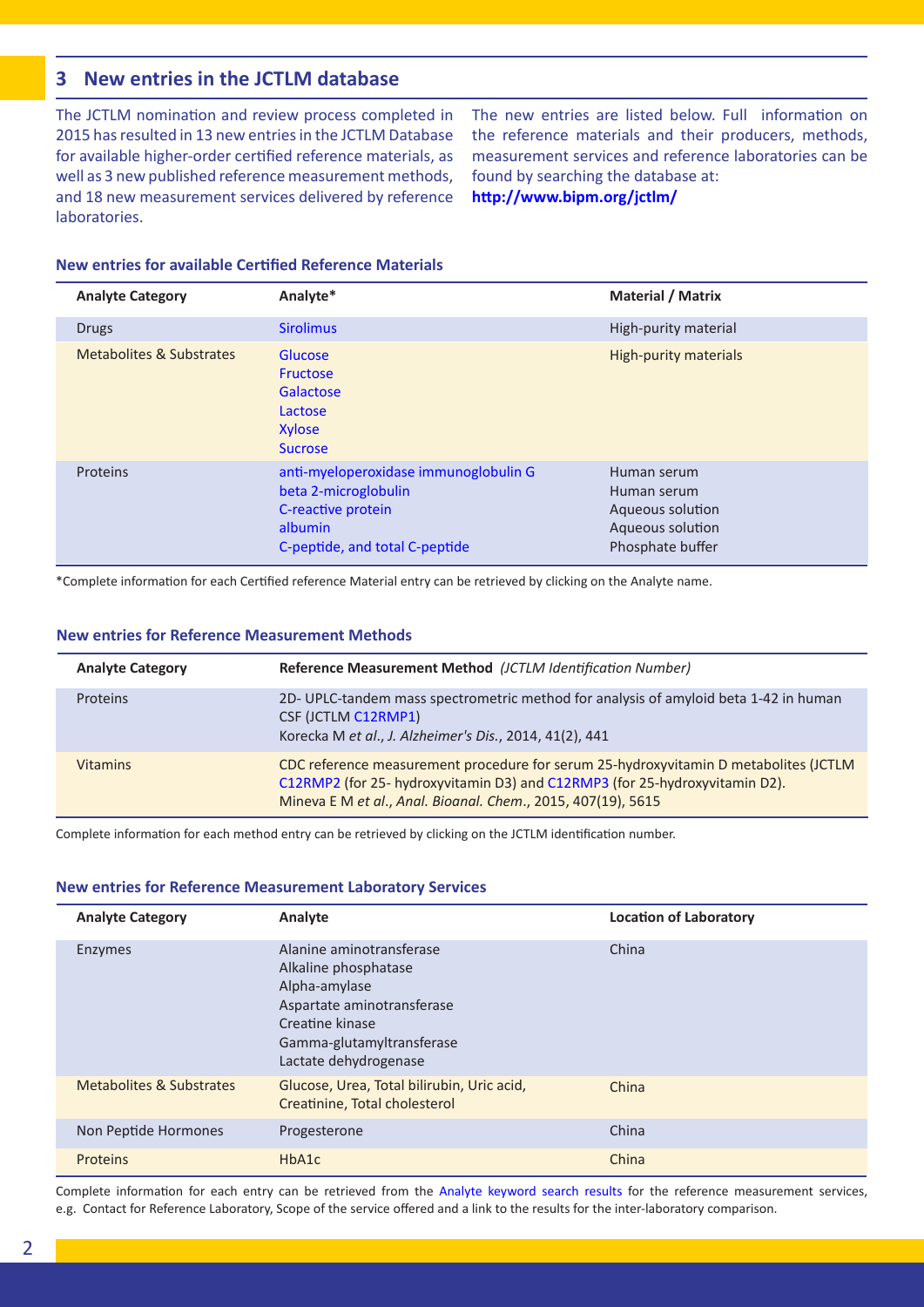## **4 Call for experts to participate in JCTLM Review Teams**

The JCTLM has been working for twelve years in maintaining a database of certified reference materials, measurement methods, and services that relate to the *in vitro* diagnostic area. The database relies on vital contributions from individuals/ experts who volunteered to participate in the activity of the [JCTLM Review Teams,](http://www.bipm.org/utils/common/pdf/JCTLM/JCTLM-review-teams-scope.pdf) and in reviewing nominations against agreed criteria.

With the increasing numbers of nominations that are submitted in various fields, the JCTLM is seeking additional experts to

contribute to the following review teams: [Drugs,](http://www.bipm.org/en/committees/cc/wg/jctlm-rt-drugs.html) [Electrolytes](http://www.bipm.org/en/committees/cc/wg/jctlm-rt-electrolytes.html) [and Blood gases,](http://www.bipm.org/en/committees/cc/wg/jctlm-rt-electrolytes.html) [Metabolites and substrates](http://www.bipm.org/en/committees/cc/wg/jctlm-rt-metabolites-substrates.html), [Proteins,](http://www.bipm.org/en/committees/cc/wg/jctlm-rt-proteins.html) and [Vitamins](http://www.bipm.org/en/committees/cc/wg/jctlm-rt-vitamins.html).

Submission of the nomination/application forms [\(WG1-P-](http://www.bipm.org/utils/en/doc/WG1-P-06-F-01.doc)[06-F-01\)](http://www.bipm.org/utils/en/doc/WG1-P-06-F-01.doc) for JCTLM Review Team Membership can be made at any time to the [JCTLM Secretariat](mailto:mailto:jctlm%40bipm.org?subject=).

## **5 'Protein and Peptide Therapeutics and Diagnostics' Workshop in China, June 2016**

The National Institute of Metrology, China and the BIPM are organizing a workshop on 'Protein and Peptide Therapeutics and Diagnostics: Research and Quality Assurance', to be held on 1-4 June 2016, in Chengdu China under the auspices of the JCTLM. The [meeting website](http://www.ncrm.org.cn/pptd2016) is open for registration and abstract submission, with a deadline of **15 April 2016**. Abstracts are invited for the three sessions of the workshop:

- a. Standards and Advances in Peptide and Protein Diagnostics
- b. Advances and Challenges in IVD Standards and Research
- 
- c. Advanced Methods for Peptide and Protein Drug Characterization and Quality Assurance.

## **6 2015 JCTLM Members and Stakeholders Meeting**

The biennial JCTLM Members and Stakeholders meeting was held on 30 November and 1 December 2015. A total of 35 presentations, in five sessions, were enjoyed by an international audience.

#### **Session I: Update on JCTLM Activities**

The Executive Committee presented a revised structure and governance for the JCTLM; reviewed the current status and operation of the JCTLM Database and announced the creation of a Working Group for Traceability, Education and Promotion.

#### **Session II: JCTLM Member Activities**

An impressive range and quality of activities was reported in nine presentations. Several reference materials and measurement procedures are produced by these Members in response to requests from clinicians, users of laboratory services and companies. Some of the presentations referred to EQA schemes based on traceable materials.

#### **Session III: Developments in Traceability Requirements around the Globe.** This session:

- Addressed the status of traceability in laboratory medicine in China and Latin America
- Presented the role of the WHO Expert Committee for Biological Standardization
- Learned of the work on method harmonization protocols that is taking place as part of the revision of ISO 17511.

#### **Session IV: Identifying Future Priorities in Traceability in Laboratory Medicine.** This session:

- Addressed the opportunities that exist for the production of further reference materials and methods
- Reviewed a gap analysis of assays for commonly performed analytes that do not have entries on the JCTLM Database
- Highlighted assays that perform poorly in EQA schemes that may benefit from traceability
- Presented the International Consortium for the Harmonization of Clinical Laboratory Results and the expanding RELA External Quality Assessment Scheme for Calibration Laboratories.

#### **Session V: New Challenges for Traceability in Laboratory Medicine.** This session of 14 presentations:

- Reviewed the current situation in haematology and coagulation
- Addressed the need for and approach to producing reference materials and methods for nucleic acid testing in infectious disease and cancer diagnostics
- Examined the clinical importance of traceable lipid methods and an alternative approach to cardiovascular risk assessment based on counting lipoprotein particles
- Reported the production of the first traceable reference material in autoantibody testing, and a glyco-engineering approach to producing a possible reference preparation of **TSH**
- Highlighted that once reference materials and methods have been produced there are still challenges of implementation
- Clarified the mysteries of commutability with logical protocols and commutability criteria.

The 2015 JCTLM Members and Stakeholders meeting was a stimulating experience, which indicated increasing recognition of the importance of reference materials and reference methods as anchors for quality assays in laboratory medicine. It justified the adoption by the JCTLM of the strapline 'Accurate Results for Patient Care'.

Presentations can be downloaded from the [JCTLM web page](http://www.bipm.org/en/committees/jc/jctlm/#workshops)s